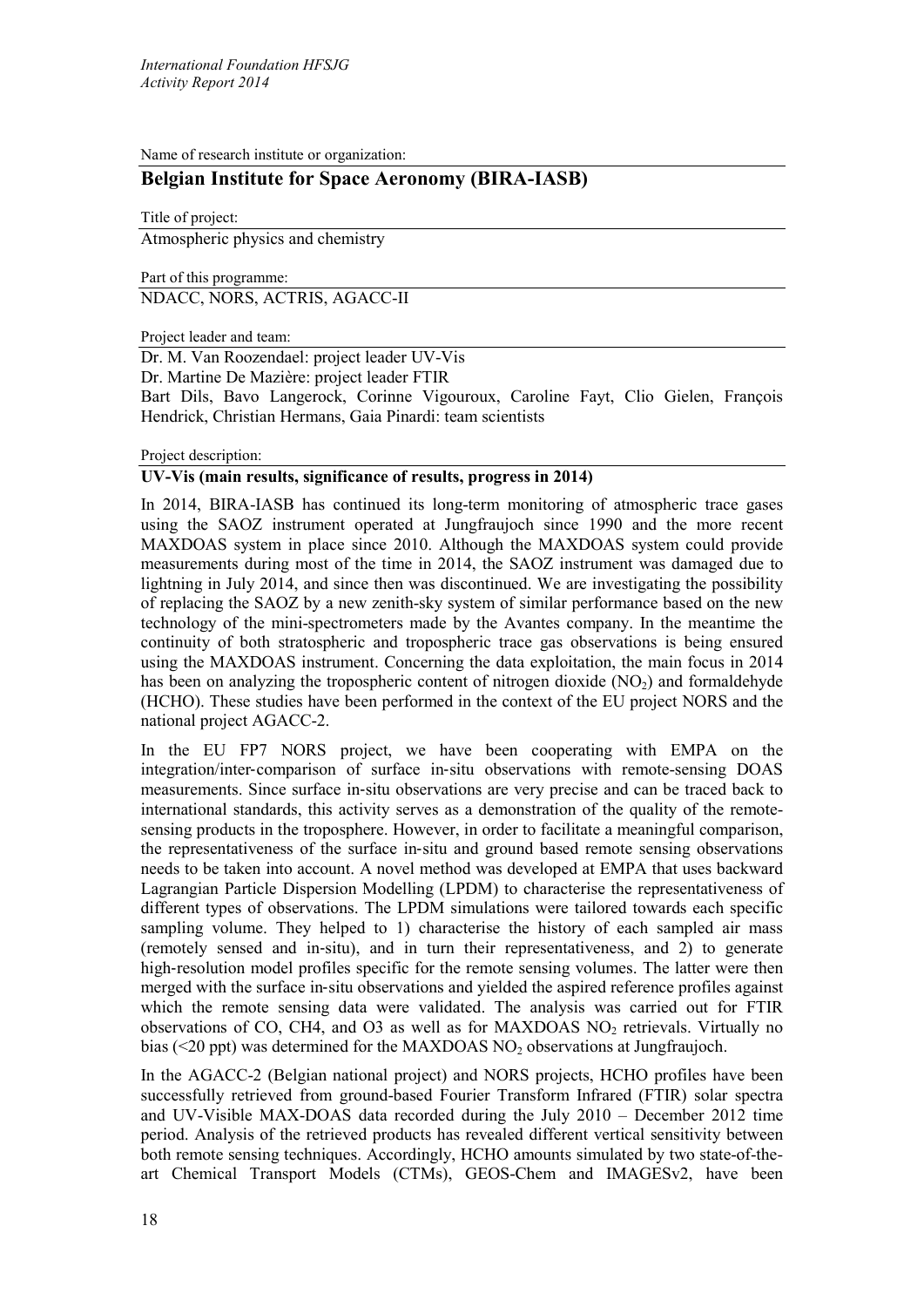successively compared to FTIR total columns and MAX-DOAS 3.6 – 8 km partial columns, accounting for the respective vertical resolution of each ground-based instrument. Using the CTMs outputs as intermediate, FTIR and MAX-DOAS retrievals have shown consistent seasonal modulations of HCHO throughout the investigated period, characterized by summertime maximum and wintertime minimum. Such comparisons have also highlighted that FTIR and MAX-DOAS provide complementary products allowing to characterise the behavior of the free-tropospheric HCHO at Northern mid-latitude.

# **FTIR solar absorption spectrometry (main results, significance of results, progress in 2014)**

In WP4 of the EU ACTRIS project, the primary focus is the optimisation and harmonisation of the various in-situ Volatile Organic Compounds (VOC) and NOx measurements. The measurements of these species are crucial for our understanding of various atmospheric and emission processes. However, it is uncertain to what extent these measurements yield information on the total column above the site and whether they could become useful for total-column comparisons such as in the context of satellite validation. The study carried out by BIRA-IASB explores the potential value of in-situ measurements in said context by looking at comparisons with total column FTIR measurements and CTM model data. Due to constraints in FTIR/in-situ overlap, we have limited ourselves to the study of  $C_2H_6$  and focused on the High Altitude Research Station Jungfraujoch (HFSJ) in the Swiss Alps (3580 m asl), which harbours both measurement types (FTIR Data from Liège University, in-situ data from EMPA). This study was finalized in 2014. It concluded as follows:

Source region analysis clearly showed the strong dependence of source region contribution as a function of altitude and thus the need for additional (Model) data to make an informed prediction of the total column content. IMAGES model vs. FTIR comparisons yield a higher correlation than FTIR vs in-situ comparisons, which speaks for the model quality, even if a significant bias is still present. Notwithstanding its high quality, adding in-situ information to said model does yield a further improvement of the data quality, confirming that in-situ data can indeed be useful for inferring a more accurate total column value.

The in-situ correction method employed here was designed to explore if such a correction could indeed be fruitful and given its limited purpose is therefore rather crude. A more sophisticated approach, using tracer simulations in order to infer the height till which the insitu correction should propagate, has been developed by EMPA and could be applied in a next step (see the work done in NORS as outlined above).

In 2014, the analysis of  $O<sub>3</sub>$  trends (total column trends and partial column trends in 4 atmospheric layers based on FTIR data) which already started in 2012 and was extended in 2013 to non-European stations, has been finalized and published (Vigouroux et al., ACPD 2014). A multivariate regression analysis method has been applied to the data, highlighting the various processes that impact the observed  $O_3$  variability and trends. This study has been completed as a contribution to the international  $SI<sup>2</sup>N$  initiative<sup>[1](#page-0-0)</sup> which coordinates the input of the international scientific community on the assessment of the variability and long-term changes in the vertical distribution of ozone.

BIRA-IASB has coordinated the EU FP7 NORS project in which Jungfraujoch is one of the 4 demonstration stations used as an input to the automated NORS Copernicus Atmospheric Service validation system (http://nors-server.aeronomie.be). The Jungfraujoch FTIR and UV-Vis data have been used extensively in the MACC-II Validation reports (see http://www.copernicus-atmosphere.eu/services/ aqac/global\_verification/validation\_reports/). The project ended very successfully at the end of November 2014, with an international NORS/NDACC/GAW Workshop organized by BIRA-IASB in Brussels. The NORS

 <sup>1</sup> **SPARC/IO3C/IGACO-O3/NDACC Activity on Past changes in the Vertical Distribution of Ozone**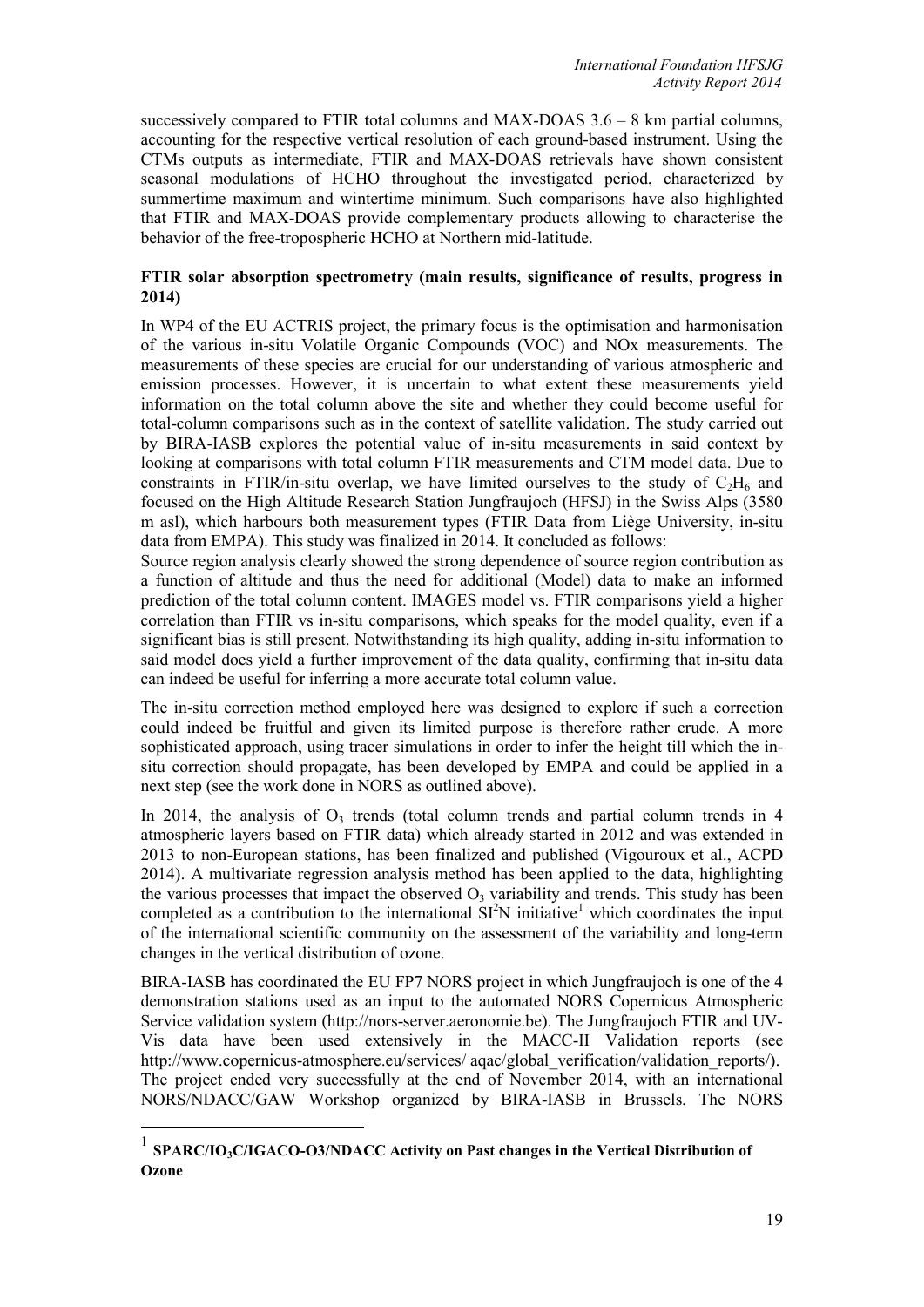Validation Server is continued in the MACC-III project, and Jungfraujoch data continue to be used for validation of the MACC-III products as soon as they are submitted to the NDACC/NORS database.

### Key words:

Atmospheric composition, long-term monitoring, optical remote sensing, vertical inversion methods, satellite and model validation

Internet data bases:

- $\triangleright$  The data are archived in the NDACC database (http://www.ndacc.org/), in the NADIR/NILU database (http://www.nilu.no/projects/nadir).
- $\triangleright$  Data processed for ENVISAT validation purposes are also submitted to the ENVISAT CAL/VAL database (http://nadir.nilu.no/calval).
- Revised HDF GEOMS formats for UV-Vis DOAS and FTIR data products have been implemented at the NDACC data base, as a contribution to the NORS project.
- $\triangleright$  In the framework of NORS, a Rapid-Delivery submission system has been implemented for several NDACC sites (among them Jungfraujoch), by which measurements are provided to the data base within 1 day to 1 month after data acquisition.

Collaborating partners/networks:

- Collaborations with University of Liège and NDACC partners
- $\triangleright$  Collaboration with European FTIR and UV-Vis teams and modelling teams in the frame of the EU project NORS
- $\triangleright$  Collaboration with M. Chipperfield of Univ. Leeds
- $\triangleright$  Both the UV-Vis and FTIR observations contribute to the international Network for the Detection of Atmospheric Composition Changes (NDACC)
- Collaboration with B. Buchmann, D. Brunner, S. Henne, S. Reimann and M. Steinbacher of EMPA (NORS and ACTRIS projects)
- $\triangleright$  Collaboration with F. Goutail, J.-P. Pommerau and A. Pazmino of LATMOS, France (SAOZ)
- $\triangleright$  Collaboration with the OMI, ACE and MetOp GOME-2 and IASI satellite communities
- $\triangleright$  Collaboration with Université Libre de Bruxelles for IASI FORLI data validation
- $\triangleright$  Collaboration with S&T for the NORS Validation Server

Scientific publications and public outreach 2014:

# **Refereed journal articles and their internet access**

Franco, B., F. Hendrick, M. Van Roozendael, J.-F. Müller, T. Stavrakou, E.A. Marais, B. Bovy, W. Bader, C. Fayt, C. Hermans, B. Lejeune, G. Pinardi, C. Servais, and E. Mahieu, Retrievals of formaldehyde from groundbased FTIR and MAX-DOAS observations at the Jungfraujoch station and comparisons with GEOS-Chem and IMAGES model simulations, Atmos. Meas. Tech. Discuss., **7**, 10715-10770, doi: 10.5194/amtd-7-10715-2014, 2014.

<http://www.atmos-meas-tech-discuss.net/7/10715/2014/amtd-7-10715-2014.html>

Gielen, C., M. Van Roozendael, F. Hendrick, G. Pinardi, T. Vlemmix, V. De Bock, H. De Backer, C. Fayt, C. Hermans, D. Gillotay, and P. Wang, A simple and versatile cloud-screening method for MAX-DOAS retrievals, Atmos. Meas. Tech., **7**, 3509-3527, doi: 10.5194/amt-7-3509-2014, 2014.

<http://www.atmos-meas-tech.net/7/3509/2014/amt-7-3509-2014.html>

Hassler, B., I. Petropavlovskikh, J. Staehelin, T. August, P. K. Bhartia, C. Clerbaux, D. Degenstein, M. De Mazière, B. M. Dinelli, A. Dudhia, G. Dufour, S. M. Frith, L. Froidevaux, S. Godin-Beekmann, J. Granville, N. R. P. Harris, K. Hoppel, D. Hubert, Y. Kasai, M. J. Kurylo, E. Kyrölä, J.-C. Lambert, P. F. Levelt, C. T. McElroy, R. D. McPeters, R. Munro, H. Nakajima, A. Parrish, P. Raspollini, E. E. Remsberg, K. H. Rosenlof, A. Rozanov, T. Sano, Y. Sasano, M. Shiotani, H. G. J. Smit, G. Stiller, J. Tamminen, D. W. Tarasick, J. Urban, R. J. van der A, J. P. Veefkind, C. Vigouroux, T. von Clarmann, C. von Savigny, K. A. Walker, M. Weber, J. Wild, and J. Zawodny, SI2N overview paper: ozone profile measurements: techniques, uncertainties and availability, Atmospheric Measurement Techniques, **7**, 5, 1395-1427, [doi:](http://www.atmos-meas-tech.net/7/1395/2014/amt-7-1395-2014.pdf) [10.5194/amt-7-1395-2014](http://www.atmos-meas-tech.net/7/1395/2014/amt-7-1395-2014.pdf), 2014.

http://www.atmos-meas-tech.net/7/1395/2014/